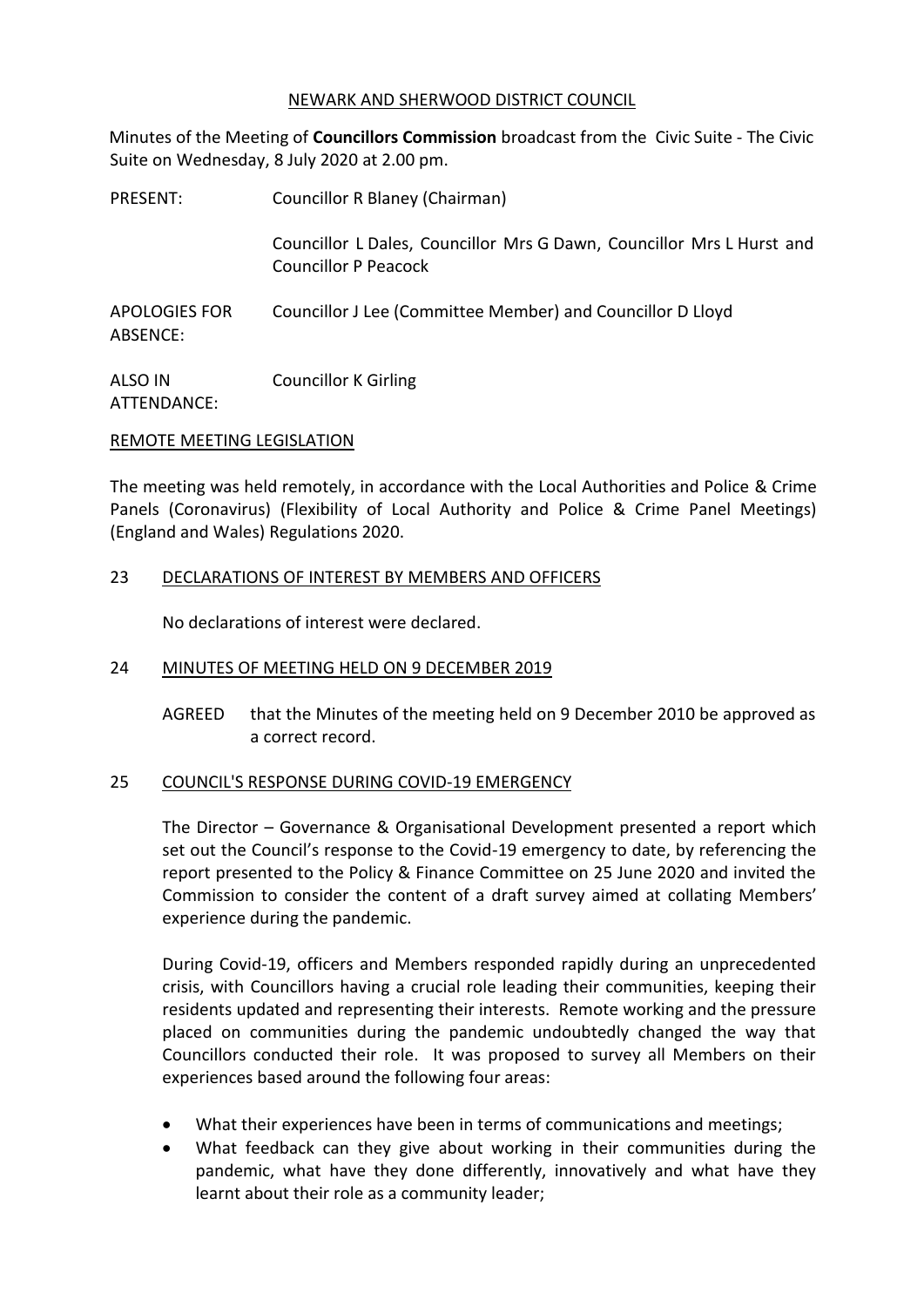- Working practices what are the preferred methods of engaging with community and voluntary groups;
- Health and well-being during this challenging period.

A suggested draft survey was attached as an appendix to the report. It was suggested that to be more effective, surveys with Members would be conducted on a one to one basis with officers from Democratic Services to capture views.

The Commission welcomed the report and thanked officers for the way in which the Council had responded to the crisis. The Chief Executive added that the excellent response had also been attributable to the Members as community leaders. The Commission welcomed the proposed survey of all Members suggesting just one addition to ask if they welcomed the email updates from the Leader of the Council.

AGREED that:

- (a) the Council's response to the Covid-19 pandemic be welcomed and noted; and
- (b) subject to the one addition, the all Member survey be approved, to be undertaken by Democratic Services.

### 26 REVIEW OF JUNE COMMITTEE CYCLE SUSPENSION

The Business Manager – Elections & Democratic Services presented a report which provided a review of the suspension of the June cycle of committee meetings following the outbreak of the Covid-19 pandemic and considered the September cycle following the summer recess.

The decision to suspend all committee meetings (with the exception of the Planning Committee, any licensing hearings or any other committee where there was a pressing need to consider specific business) was taken on 14 April 2020 by the Chief Executive, following consultation with Group Leaders. For those committees that had taken place during the Covid-19 pandemic, these had been held in a virtual manner utilising Microsoft Teams in accordance with the 'The Local Authorities and Police & Crime Panels (Coronavirus) (Flexibility of Local Authority and Police & Crime Panel Meetings) (England & Wales) Regulations 2020'.

The report set out proposals for committee meetings to be reinstated following the summer recess. Given it was likely that the Government's social distancing measures would still be in place at that time, it was noted that these meetings would need to be held in the virtual format but this would be subject to review in line with any fresh guidance around social distancing. The Director – Governance & Organisational Development advised that Counsel's opinion had been obtained by the Association of Democratic Services Officers and Lawyers in Local Government which confirmed that 'hybrid' meetings, with some Members meeting together physically whilst others joined remotely, was considered to be unlawful. It was noted that in respect of Full Council Meetings, the decision taken by the Chief Executive under his delegated authority, was not to hold these whilst social distancing measures were in place but this was also to be kept under review.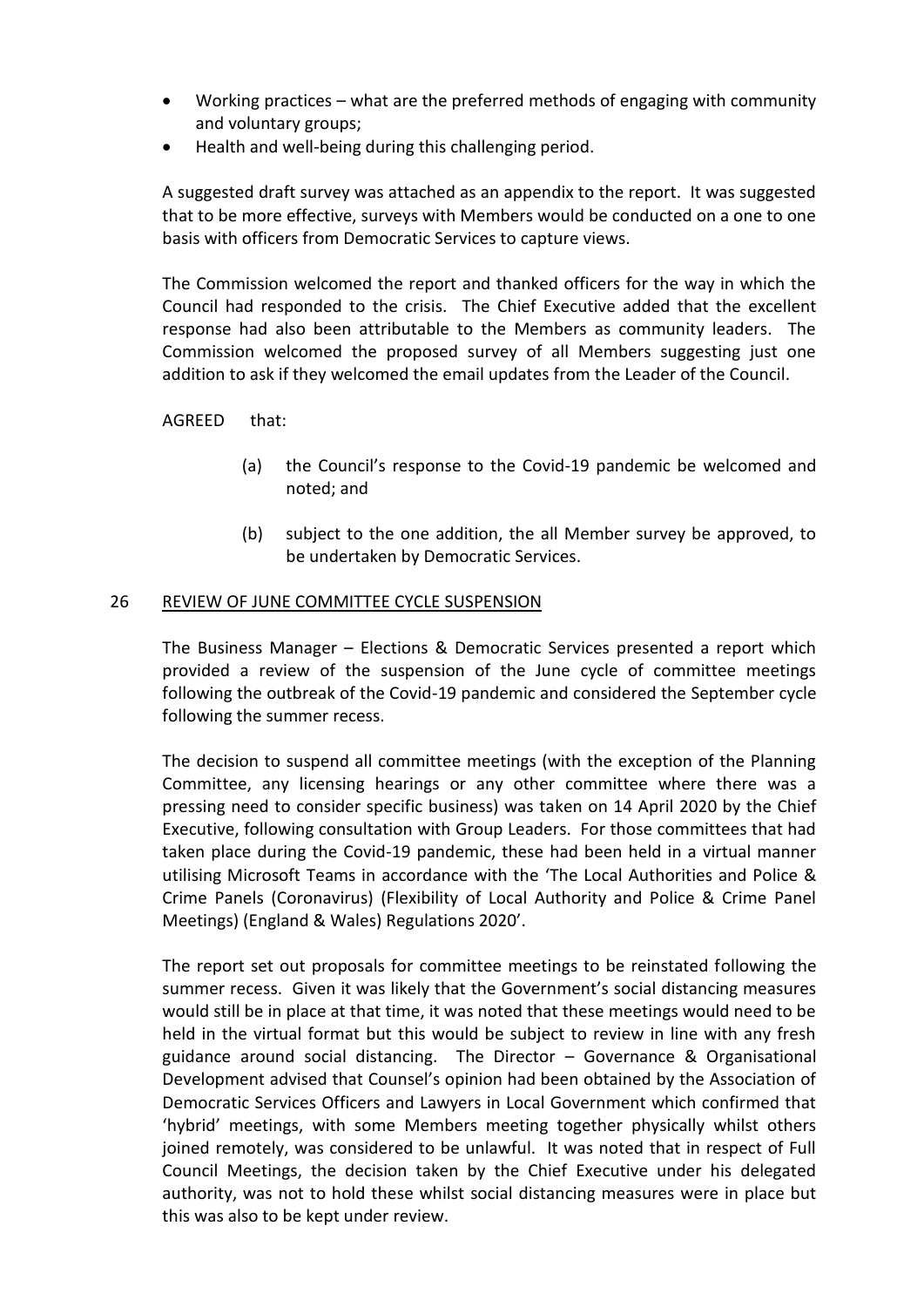The report also made reference to a large number of Members, due to the suspension of the June cycle of meetings, that would not have attended a formal Council meeting since the Full Council Meeting held on 9 March 2020 which was just prior to the start of the lockdown provisions. Given there were currently no plans to hold a Full Council Meeting, the Commission were requested to note that the Chief Executive would use his delegated powers to authorise this extended period of absence for those Members to whom this applied.

The Commission discussed the success of the virtual meetings to date and Councillor Blaney referred to the large numbers of the public viewing the live stream of the Planning Committees, which have been held in this way. The Commission did however raise concern over a further proposal within the report for all meetings in the September restart to commence at 2pm and it was suggested that all Members be canvassed for their view on this as part of the wider Covid-19 survey to be conducted by Democratic Services. It was also suggested that Members should also be asked if they wish to receive paper copies of the agendas by post for the virtual meetings to be held in September.

AGREED that the Councillors Commission note and support:

- (a) the reinstatement of those Committees set out in paragraph 3.1 of the report (effectively the September cycle);
- (b) that the start time for the meetings be determined following a canvass of all Members;
- (c) that those Committee meetings be held in a remote manner in accordance with the 2020 Regulations;
- (d) that the Chief Executive will keep the provision of Committee Meetings and Full Council Meetings under review in line with Government guidance in respect of social distancing;
- (e) that the Chief Executive will authorise the continued absence of those Members who have failed to attend a Council meeting for six months in accordance with Section 85 of the Local Government Act 1985; and
- (f) that the Chief Executive will use his delegated authority under Paragraph 7.2.1 of the Constitution to effect (a) to (e) above given there are no current plans to hold a Full Council Meeting.

# 27 PREPARATION FOR RE-OPENING OF CASTLE HOUSE

The Assistant Director – Transformation & Communications gave a PowerPoint presentation to the Commission detailing how officers were preparing and planning for when staff and Members, could return to Council offices, including Castle House. The detailed plans had been developed which ensured that the 2 meter social distancing measures could be adhered to. The plans included additional signage, enhanced cleaning regimes and track and trace procedures. For Members wishing to attend an office, a process was to be set up whereby they speak to Democratic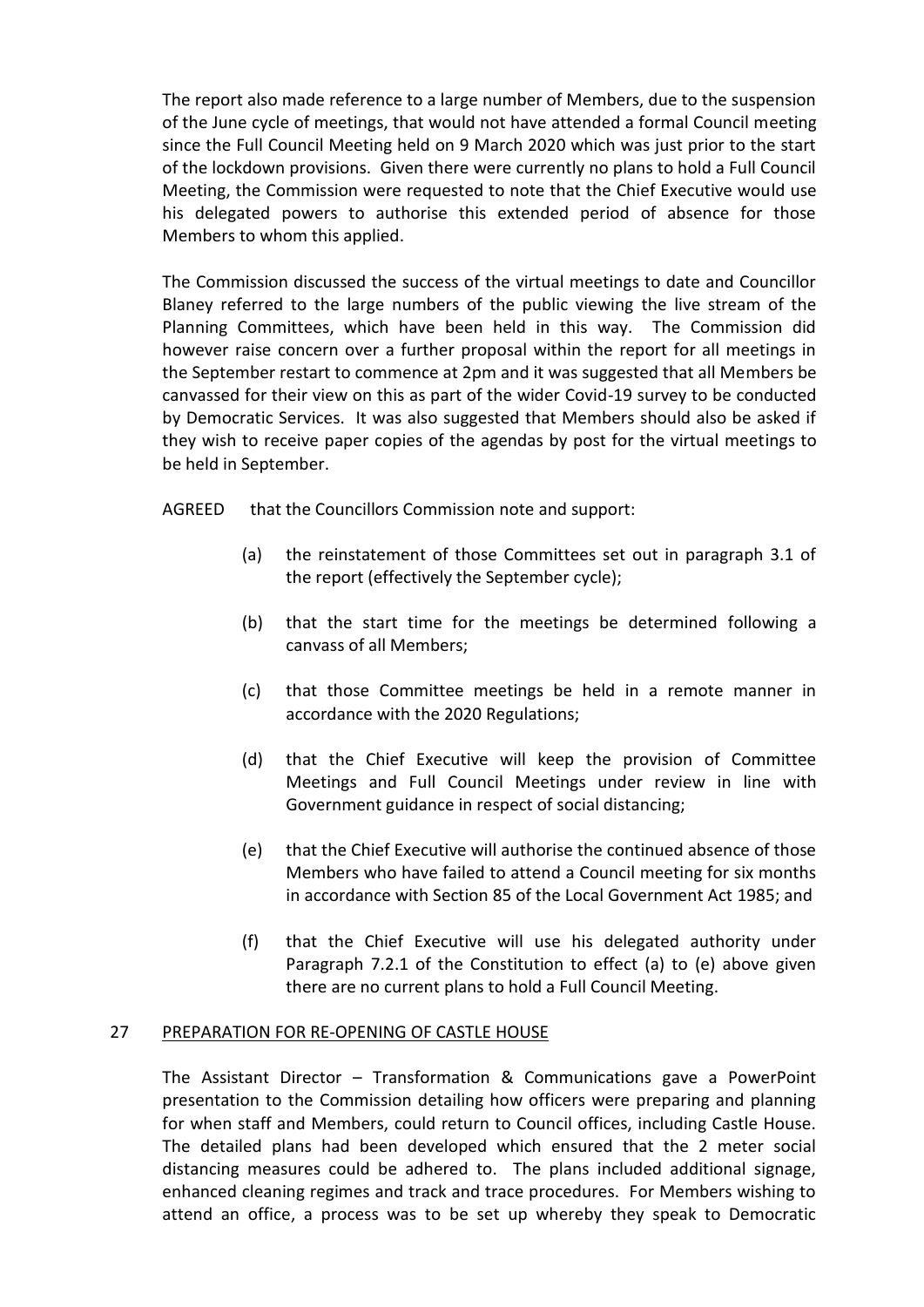Services for them to understand who they wished to meet and try to facilitate this digitally if possible. This was due to the restrictions of numbers in offices. The Commission noted that reopening in the way presented would only commence once the current government guidance advising to 'work from home if you can' changed. The Commission noted and welcomed the presentation and requested that all Members be sent a copy in due course.

# 28 MODEL MEMBER CODE OF CONDUCT - LGA CONSULTATION

The Director – Governance & Organisational Development presented a report which invited the Commission to consider how they wished the Council to respond to the LGA's consultation on the Model Code of Conduct. It was noted that the consultation ran until 17 August 2020.

A copy of the draft Model Code of Conduct was attached as an appendix to the report. In addition to updating the Model Code to reflect changes to ways of working and increased use of social media, it was intended to create additional guidance, working examples and explanatory text. The report detailed three main areas of proposed changes in the draft Model Code. Firstly, a widening of the applicability of the Code in that it is proposed it should apply when Members are making public comment, are identifying as a councillor and when it would be reasonable for the public to identify them as acting or speaking as a councillor. Secondly, a clearer steer on the use of social media and online activity and finally, an increase in potential sanctions, which were for serious breaches a bar on chairing advisory or special committees for up to two months and a bar on attending committees for up to two months.

The Commission discussed the new term of 'civility' in the Code as opposed to respect, which was welcomed. The further information on the use of social media was also welcomed as this was the area which caused the greatest number of issues, however it was felt that this was still unclear as when posting on social media the public will always view posts as being sent by councillors acting in an official capacity. The Commission considered that all Members should be regularly updated in respect of requirements of the Code of Conduct.

The Commission considered that given the Leader of the Council and the Leader of the Liberal Democrat Group were not able to attend the meeting the consultation should be sent to individual Members to either respond as individuals or in political groupings and not submit a formal Council response.

AGREED that the Commission note the consultation on the Model Code of Conduct and request that the Director – Governance & Organisational Development send the consultation document to all Members to enable individual responses to be made by those that wish to do so.

### 29 MEMBERS INDEPENDENT REMUNERATION PANEL

The Business Manager – Elections & Democratic Services presented a report which provided an update in respect of convening the Members' Independent Remuneration Panel and set out a draft timetable for the review process.